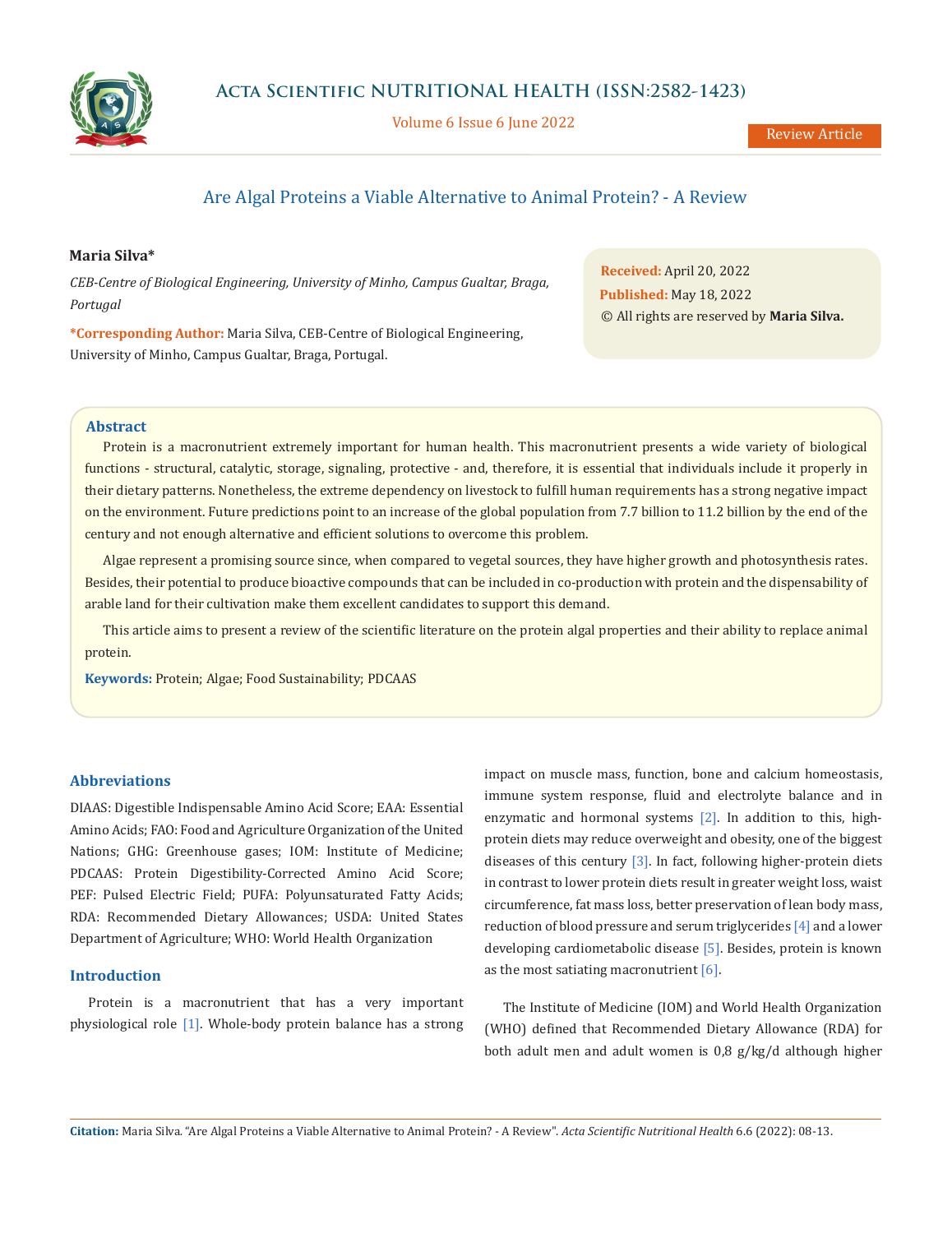intakes may be required when adults are purposefully stressed by the catabolic stimulus of energy restriction or the anabolic effects of resistance training [7]. In order to meet these requirements and attending the global population growth projection to 9.5 billion by 2050, it is crucial to find solutions, concerning world sustainability and food security, since it is generally accepted animal-based foods produce higher levels of greenhouse gases (GHG) [8].

## **Impact of animal-based foods in environment**

According to the Food and Agriculture Organization of the United Nations (FAO), 56 million land animals are raised and killed every year for human consumption; this sector represents 18% of GHG emissions, more than all transport worldwide [9]. Most emissions related to this industry are in the form of carbon dioxide, a significant contributor to global warming and climate change, nitrous oxide, ammonia and methane [10]. The last one has a 23fold greater potential for global warming than carbon dioxide and, globally, about 80 million tons of methane is produced annually from enteric fermentation from livestock [11]. Besides, livestock is responsible for almost 64% of total ammonia emissions, contributing to acidification of ecosystems.

Furthermore, 30% of the Earth's land is involved in livestock production, contributing to very important environmental issues, such as land degradation, water pollution, overgrazing and desertification. According to the United States Department of Agriculture (USDA) animal parts and poultry represent major sources of water pollution  $[9]$ , due to animal excreta, antibiotics, hormones fertilizers and pesticides used in forage production and rainfall runoff from grazing [10].

It is crucial to minimize the adverse environmental issues caused by animal-based foods and the incorporation of healthy and sustainable sourced plant proteins might be the solution [6]. Indeed, according to Ruini., *et al*. in one day, a vegan person saves  $4164$  L of water, 20 Kg crops, 2.8  $m<sup>2</sup>$  of forested land, 10 Kg carbon dioxide and the life of one animal [12].

#### **Characteristics of macro- and microalgae**

Marine plants, such as macro- and microalgae, represent a promising protein source. The term *algae* embrace a group of mostly photosynthetic organisms with simple reproductive structures [13]. *Algae* are, generally, defined as eukaryotic organisms and contain valuable compounds with variable concentrations according to their species and growth conditions [14]. They contain about 60% dry weight as protein. Although both are termed *algae*, there are differences between macro- and microalgae [8]. Macroalgae, often fast-growing and reaching sizes up to 60 m in length, are multicellular organisms and microalgae are unicellular, measuring 1  $\mu$ m to several cm [13]. A standard classification has been established dividing macroalgae based on their pigmentation - brown seaweed (*Phaeophyceae*), red seaweed (*Rhodophyceae*) and green seaweed (*Chlorophyceae*). Microalgae include diatoms (*Bacillariophycae*), green *algae* (*Chlorophyceae*), golden *algae* (*Chrysophyceae*) and blue-green *algae* (*Cyanophyceae*) and they, normally, grow in seawater in the photic zone, up to a depth of 200 m.

Macroalgae, or seaweed, can be cultivated in seawater and, generally, does not compete for arable land or freshwater [15], which makes it a potential candidate to a viable alternative to traditional agriculture and animal protein, contributing to a reduced carbon footprint and mitigating climate change. Furthermore, seaweed farming does not need pest- insect- or fungicides and provides habitats for fish and crayfish species and sequestering nutrients [16]. Recent findings also suggest phosphorus and carbon uptake from seaweed cultivation can contribute to mitigating coastal eutrophication and ocean acidification, respectively. Although its under-exploitation in food terms in the occidental world, most of the seaweeds are edible [15]. Their high content in dietary fiber, mineral, vitamin and phytochemical content, low energy levels and high concentrations of certain polyunsaturated fatty acids (PUFA) turns them in a very interesting food group [17].

Microalgae are microscopic bodies that grow in suspension in seawater, in the region where the sun penetrates, or in bioreactors, and its metabolites have been studied these past years. Several bioactive compounds have been found there, such as carotenoids, omega-3 fatty acids and polyphenols [18]. Microalgae, as macroalgae, has enormous potential as a part of the human diet, with their antioxidant, anti-inflammatory, anticancer and antiviral properties.

Nonetheless, the widespread use of seaweed and microalgae is limited by many factors, such as harvesting licenses, seasonality, geography and scalable production methods [19]. Indeed, there are emergent challenges associated with *algae*, including the warranty of the production sustainability.

**Citation:** Maria Silva*.* "Are Algal Proteins a Viable Alternative to Animal Protein? - A Review". *Acta Scientific Nutritional Health* 6.6 (2022): 08-13.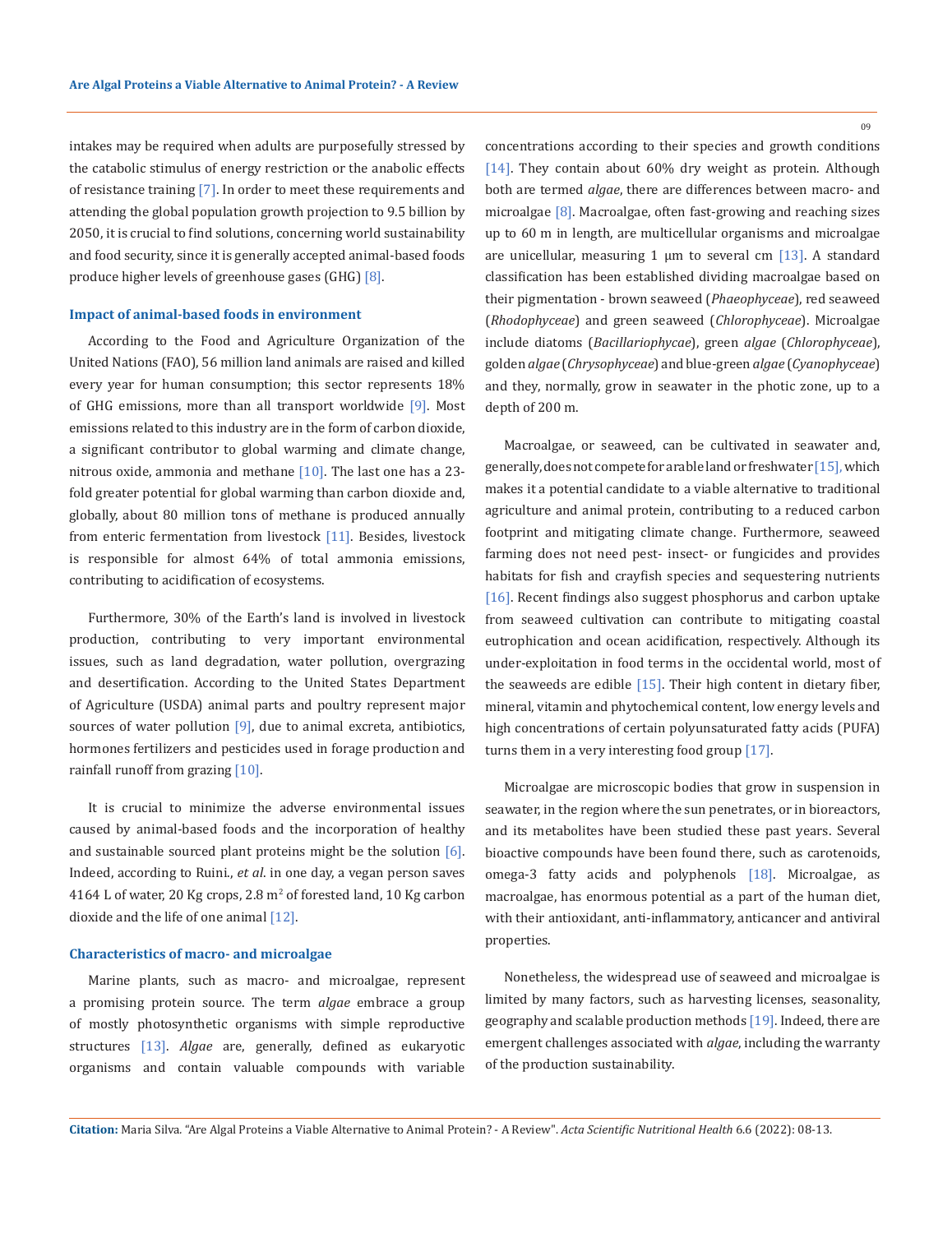## **Quality of vegetal protein: the case of algae**

Dietary protein quality can be defined as several things, such as protein to support optimal growth, amino acid balance, indispensable amino acid related to essential amino acids (EAA) requirements and extent of digestion and absorption by the human body. According to Berrazaga., *et al*. protein quality depends on the EAA composition and the ability of the protein to be digested, absorbed and retained for the body [20].

There are nine EAA - histidine (His), leucine (Leu), isoleucine (Ile), lysine (Lys), valine (Val), methionine (Met), phenylalanine (Phe), tryptophane (Trp) and threonine (Thr) [21]. The nutritional value of dietary protein is directly related to these amino acids' bioavailability; the higher the efficiency of their metabolic utilization to meet amino acid human requirements, the better the quality.

Several methods can be used to evaluate the quality of a certain protein source, although the most accepted are the Protein Digestibility-Corrected Amino Acid Score (PDCAAS) and Digestible Indispensable Amino Acid Score (DIAAS) [22]. These can relate EEA content of an individual foodstuff to a reference EEA profile calculated to meet EEA requirements (Table 1) for each populational group and corrected for protein or EEA digestibility.

|                  | <b>EAA Requirement for adults</b> |    |  |                           |  |                |    |                                                     |    |
|------------------|-----------------------------------|----|--|---------------------------|--|----------------|----|-----------------------------------------------------|----|
|                  | Lvs                               |    |  |                           |  |                |    | Leu   Ile   Val   Thr   Trp   Met   Phe + Tyr   His |    |
| mg/kg<br>per day | 30                                | 39 |  | $20 \mid 26 \mid 15 \mid$ |  | $\overline{4}$ | 10 | 25                                                  | 10 |

**Table 1:** Adult essential amino acid requirements. Adapted from FAO, 2007.

PDCAAS can be calculated through the product of the Amino Acid Score (AAS) and the percent true fecal protein digestibility of the foodstuff which is being analyzed  $[23]$ . The AAS reflects the most limiting amino acid supplied in the foodstuff in comparison with a reference requirement pattern (Table 2).

The lowest calculated AA ratio is considered the limiting amino acid and used in the formula to estimate PDCAAS, as shown below. True protein digestibility is determined through the amount of fecal nitrogen excreted per unit of dietary nitrogen consumed.

10

mg of limiting amino acid in 1 g of test protein  $PDCAAS$  (%) =  $\frac{mg \text{ of } \text{limiting } \text{amino } \text{acid} \text{ in } 1 \text{ g of } \text{test} \text{ protein}}{mg \text{ of } \text{same } \text{amino } \text{acid} \text{ in } 1 \text{ g of } \text{reference } \text{ protein } \text{x } \text{feed true } \text{digestibility } (\%) \times 100}$ 

| <b>Reference Pattern (mg/g of protein)</b> |    |  |       |    |  |  |                                                       |            |
|--------------------------------------------|----|--|-------|----|--|--|-------------------------------------------------------|------------|
|                                            |    |  |       |    |  |  | Lys   Leu   Ile   Val   Thr   Trp   Met+Cys   Phe+Tyr | <b>His</b> |
| 45                                         | 59 |  | 30 39 | 23 |  |  |                                                       |            |

**Table 2:** Recommended FAO/WHO reference pattern. Adapted from Dupont., *et al.* 2020.

 Usually, for the different plant sources, their total EEA content is lower than in animal food-based protein, such as meat, eggs and milk [24].

Also, the digestibility is lower for protein plant sources which might be explained by their different structures. Indeed, the secondary structure of plants is characterized by having a high content of β-sheet conformation and low content in α-helix conformation, unlike animal protein [20], which is related to resistance to proteolysis in the gastrointestinal tract. Aside from this, antinutritional compounds, non-starch polysaccharides and fibers typically present in plants can avoid the access of enzymes to proteins or interfere in its activity, decreasing its digestibility.

Indeed, all these facts contribute to lower PDCAAS in plantbased protein sources, as shown in table 3.

| <b>Source</b>       | <b>PDCAAS</b> |  |  |  |
|---------------------|---------------|--|--|--|
| Milk                | 1             |  |  |  |
| Whey                | 1             |  |  |  |
| Egg                 | 1             |  |  |  |
| Soy protein isolate | 1             |  |  |  |
| Casein              | 1             |  |  |  |
| Beef                | 0.92          |  |  |  |
| Soy                 | 0.91          |  |  |  |
| Black bean          | 0.75          |  |  |  |
| Pea                 | 0.67          |  |  |  |
| 0at                 | 0.57          |  |  |  |
| White rice          | 0.56          |  |  |  |
| Peanuts             | 0.52          |  |  |  |
| Whole wheat         | 0.45          |  |  |  |

**Table 3:** PDCAAS of some protein sources. Adapted from Van Vliet., *et al*. 2015 and Berrazaga., *et al.* 2019.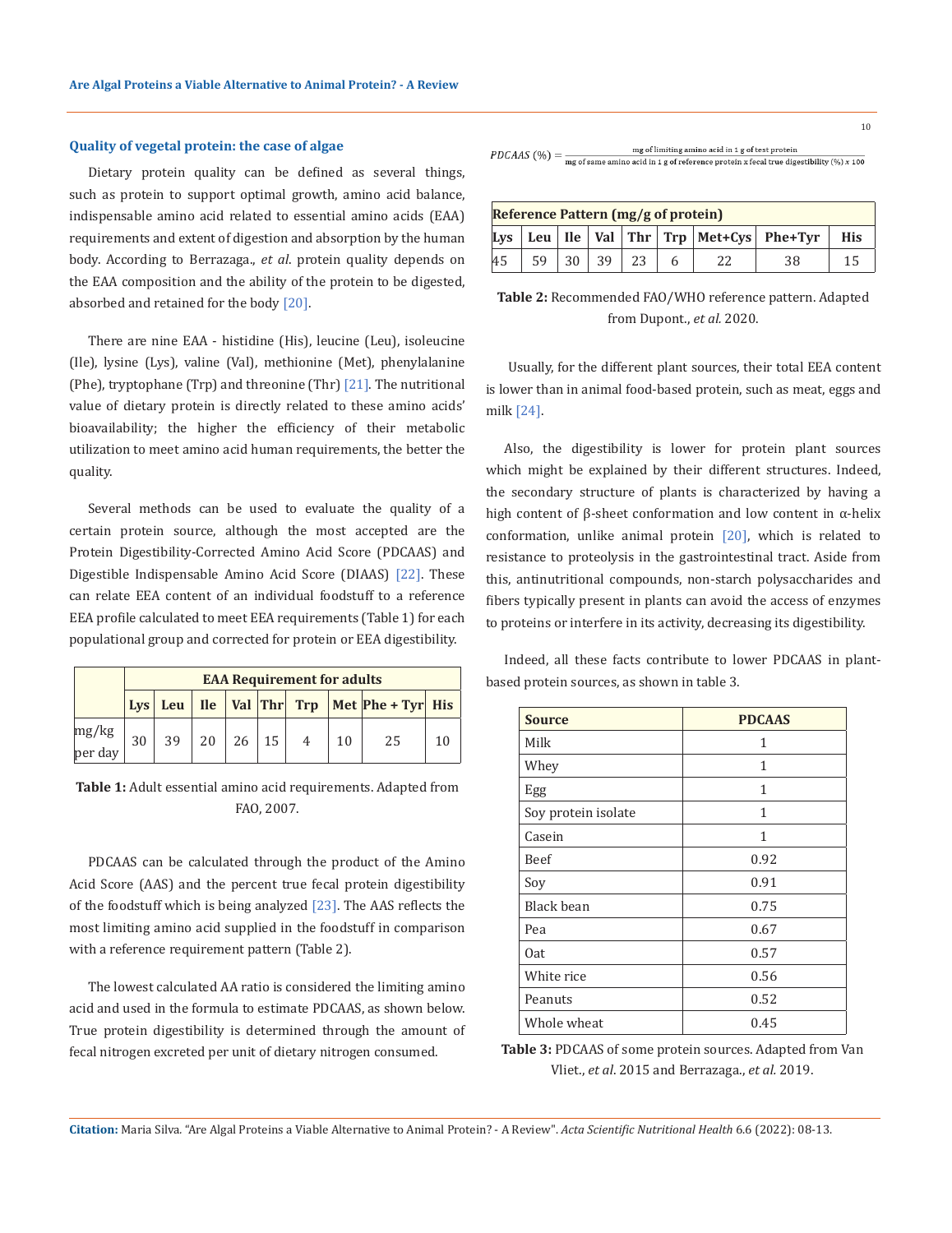A dietary protein cannot fulfill human requirements if its PDCAAS is lower than  $100$  [20]. The plant-based protein sources have been shown to have a PDCAAS lower than 100% and, therefore, lower than animal-based protein sources, compromising human protein synthesis.

As well, plant protein has a lower content of leucine, the most potent amino acid responsible for muscle protein synthesis. Hence, anabolic properties from this type of dietary protein are limited and can only be overcome with greater amounts of plant-based proteins (< 30g/meal) or fortification with the limiting amino acid [24].

Consequently, plant proteins are, generally, considered incomplete as they lack one or more EEA and for being less digestible rather than animal protein sources [19].

Nonetheless, algae can be considered a viable protein source, meeting EEA requirements [18]. Indeed, microalgae amino acid profiles are well-balanced and similar to high-quality sources, such as lactoglobulin and egg albumin. Tryptophane and lysine are the most common limiting amino acids in algae, although different species of algae can differ in the limiting amino acids. For instance, in brown algae species, the most usual limiting amino acids are methionine, cysteine and lysine and in red species algae, leucine and isoleucine are also found in low concentrations. Among marine macroalgae, protein content and amino acid balance can have seasonal changes so the harvesting should occur when the protein content is favorable [25].

In what bioavailability is concerned, it is important to analyze both concepts which are englobed by bioavailability [25]. The first one is bioaccessibility and it refers to the release from the food matrix, transformations through digestive processes and transport along the digestive system and the second one is bioactivity which refers to the uptake of the nutrients into tissues, the metabolism and physiological effects. Due to its ethical and practical issues, studies on algae' bioactivity are based on short-term *in vitro* tests which can lead to a lack of information on the behavior of algae in the human body. Analytical methods, such as, simulated gastrointestinal digestion and genetic techniques could help to assess algae' bioavailability; nonetheless, its use is very limited in this food group. Consequently, current knowledge on functional and nutritional algal value is limited. It is extremely important to develop research on micro- and macroalgae protein bioavailability, incorporating PDCAAS estimations.

Nonetheless, algae proteins seem to be digested less completely than casein *in vitro* model systems due to inhibitory soluble fibers, although also here the research is short. Pre-analytical steps such as freezing, milling, digesting the sample with enzymes, osmotic rupture and cooking should be a focus of research to improve algae' digestibility.

### **Protein extraction methods**

Macro- and microalgae have poor protein digestibility in their unprocessed form and current literature suggests that the protein extraction method has a strong impact on its digestibility [19]. Thus, it is necessary to develop protein extraction methods that might improve protein bioavailability.

To obtain a functional protein extract, in dried or concentrated form, a first cell disruption is required, since the most of protein content is inside the cell  $[26]$ . Then, the process is followed by the protein solubilization/fractionation, purification and concentration. If the protein extraction process is well designed, pigments contents can be reduced and taste improved, solving two of the major problems of algae usage in the food industry.

For cell disruption, it can be used mechanical shear (high pressure homogenization, bead milling and ultrasonication), chemical/enzymatic hydrolysis and external fields, such as pulsed electric field (PEF). Although high-pressure homogenization has been suggested as the most efficient process in terms of protein release, other methods have brought the researcher's attention. Ultrasonication and chemical lysis have only been shown effective at very high energy inputs, leading to the degradation of the protein. The same happens with enzymatic treatments - since microalgae and cyanobacteria have very complex cell walls, the amount and mixture of enzymes could affect the functional properties of proteins.

In what PEF is concerned, it does not lead to a higher protein release due to microalgae rigid cell wall structures; nonetheless, pulsed electric fields do not completely disintegrate the cell wall, enabling the diffusion of macromolecules outside the cell

11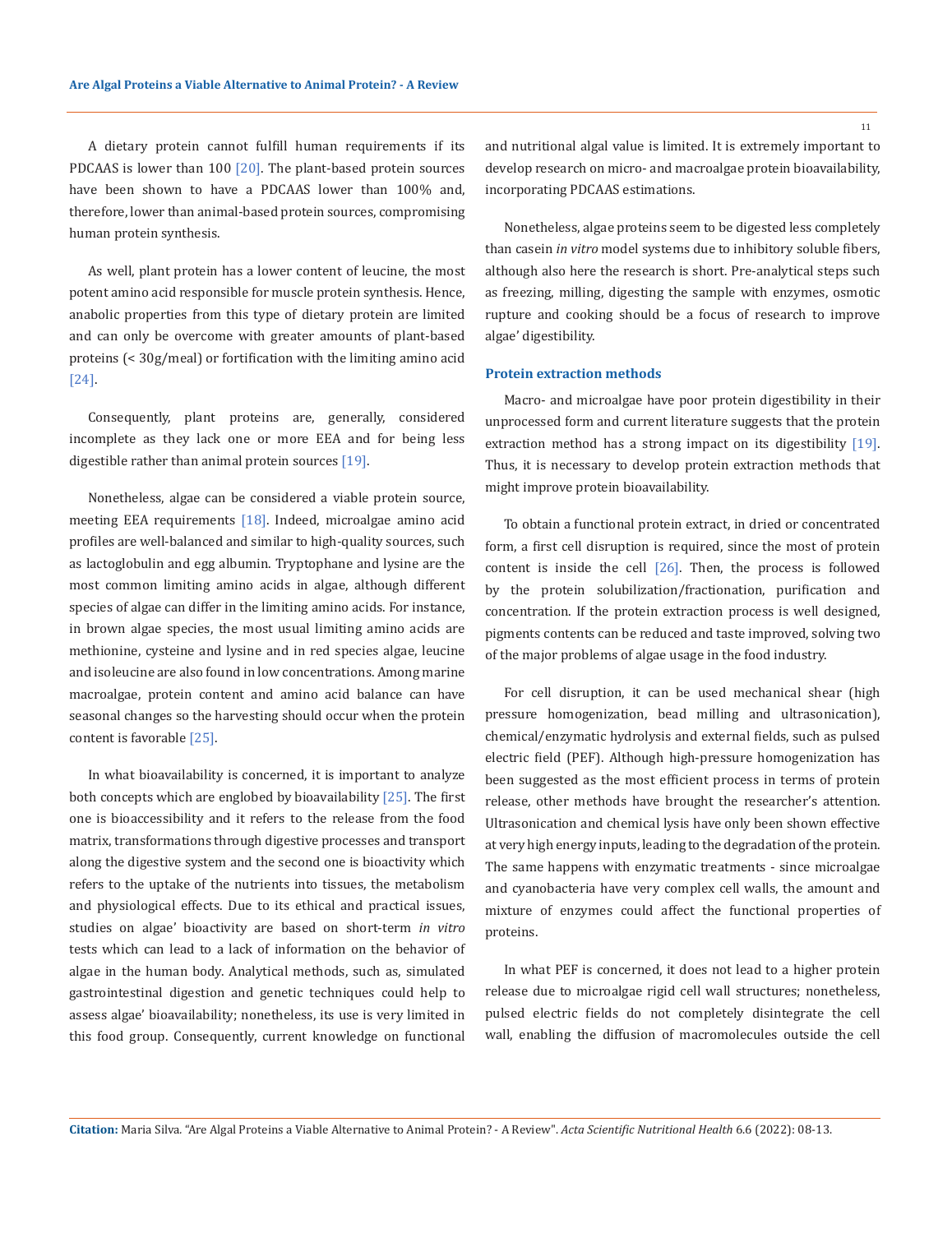and, therefore, there is a lower amount of pigments that are coextracted. This is a huge vantage for PEF usage, although its lower and slower protein extraction. Furthermore, there is evidence that in some PEF conditions, it is possible an efficient protein extraction along with the microalgae culture survival  $[27]$ , and, therefore, it is possible to establish a protocol for continuous protein extraction during microalgae cultivation [28].

# **Conclusion**

Although algae might be a promising resource to meet human demand, current cultivation systems are not yet competitive in comparison with other resources. Growth stimulation and selective microbial inactivation through nanosecond pulsed electric field (nPES) technology could be one way to increase cultivation performance; however, applying PEF on a large-scale is not yet viable and requires further investigation. Also, more research is required in what PEF variables are ideal to protein extraction.

Also, the application of microalgae proteins has been limited in foods mainly due to the presence of non-protein components that might affect the color and the taste of the final product. Besides, the rigid cell wall of some strains can lower digestibility.

Another issue is linked to safety hazards, which should be a topic of concern. It exists potential accumulation of heavy metals, high levels of iodine and contaminants that can compromise human's health. Indeed, there are very tight regulatory restrictions on novel foods, food safety and health claims. All these restraints might delay the commercialization of algae products.

Nutritionally, algae protein can be an effective alternative to animal protein. Nonetheless, it is mandatory to further research on algae bioavailability and interactions inside the human body.

### **Conflict of Interest**

The author has no conflicts of interest to declare.

# **Bibliography**

- 1. Wu G., *et al*[. "Composition of free and peptide-bound amino](https://academic.oup.com/jas/article/94/6/2603/4702294)  [acids in beef chuck, loin, and round cuts".](https://academic.oup.com/jas/article/94/6/2603/4702294) *Journal of Animal Science* [94.6 \(2016\): 2603-2613.](https://academic.oup.com/jas/article/94/6/2603/4702294)
- 2. [Carbone JW and Pasiakos SM. "Dietary Protein and Muscle](https://pubmed.ncbi.nlm.nih.gov/31121843/)  [Mass: Translating Science to Application and Health Benefit".](https://pubmed.ncbi.nlm.nih.gov/31121843/)  *Nutrients* [11.5 \(2019\).](https://pubmed.ncbi.nlm.nih.gov/31121843/)
- 3. Drummen M., *et al*[. "Dietary Protein and Energy Balance in Re](https://pubmed.ncbi.nlm.nih.gov/30127768/)[lation to Obesity and Co-morbidities".](https://pubmed.ncbi.nlm.nih.gov/30127768/) *Frontiers in Endocrinol[ogy \(Lausanne\)](https://pubmed.ncbi.nlm.nih.gov/30127768/)* 9 (2018): 443.
- 4. Santarpia L., *et al*[. "Dietary protein content for an optimal diet:](https://pubmed.ncbi.nlm.nih.gov/28444858/)  a clinical view". *[Journal of Cachexia, Sarcopenia and Muscle](https://pubmed.ncbi.nlm.nih.gov/28444858/)* 8 [\(2017\): 345-348.](https://pubmed.ncbi.nlm.nih.gov/28444858/)
- 5. Pasiakos SM., *et al*[. "Sources and Amounts of Animal, Dairy, and](https://www.ncbi.nlm.nih.gov/pmc/articles/PMC4555161/)  [Plant Protein Intake of US Adults in 2007-2010".](https://www.ncbi.nlm.nih.gov/pmc/articles/PMC4555161/) *Nutrients* 7.8 [\(2015\): 7058-7069.](https://www.ncbi.nlm.nih.gov/pmc/articles/PMC4555161/)
- 6. Lonnie M., *et al*[. "Protein for Life: Review of Optimal Protein](https://www.ncbi.nlm.nih.gov/pmc/articles/PMC5872778/)  [Intake, Sustainable Dietary Sources and the Effect on Appetite](https://www.ncbi.nlm.nih.gov/pmc/articles/PMC5872778/)  [in Ageing Adults".](https://www.ncbi.nlm.nih.gov/pmc/articles/PMC5872778/) *Nutrients* 10.3 (2018).
- 7. Hudson JL., *et al*[. "Protein Intake Greater than the RDA Differen](https://pubmed.ncbi.nlm.nih.gov/31794597/)[tially Influences Whole-Body Lean Mass Responses to Purpose](https://pubmed.ncbi.nlm.nih.gov/31794597/)[ful Catabolic and Anabolic Stressors: A Systematic Review and](https://pubmed.ncbi.nlm.nih.gov/31794597/)  Meta-analysis". *[Advances in Nutrition](https://pubmed.ncbi.nlm.nih.gov/31794597/)* 11.3 (2020): 548-558.
- 8. Henchion M., *et al*[. "Future Protein Supply and Demand: Strate](https://www.ncbi.nlm.nih.gov/pmc/articles/PMC5532560/)[gies and Factors Influencing a Sustainable Equilibrium".](https://www.ncbi.nlm.nih.gov/pmc/articles/PMC5532560/) *Foods [\(Basel, Switzerland\)](https://www.ncbi.nlm.nih.gov/pmc/articles/PMC5532560/)* 6.7 (2017).
- 9. [Ilea R. "Intensive Livestock Farming: Global Trends, Increased](https://www.researchgate.net/publication/225462514_Intensive_Livestock_Farming_Global_Trends_Increased_Environmental_Concerns_and_Ethical_Solutions)  [Environmental Concerns, and Ethical Solutions".](https://www.researchgate.net/publication/225462514_Intensive_Livestock_Farming_Global_Trends_Increased_Environmental_Concerns_and_Ethical_Solutions) *Journal of Ag[ricultural and Environmental Ethics](https://www.researchgate.net/publication/225462514_Intensive_Livestock_Farming_Global_Trends_Increased_Environmental_Concerns_and_Ethical_Solutions)* 22 (2008): 153-167.
- 10. Dopelt K., *et al*[. "Environmental effects of the livestock indus](https://pubmed.ncbi.nlm.nih.gov/31014019/)[try: The relationship between knowledge, attitudes, and be](https://pubmed.ncbi.nlm.nih.gov/31014019/)havior among students in Israel". *[International Journal of Envi](https://pubmed.ncbi.nlm.nih.gov/31014019/)[ronmental Research and Public Health](https://pubmed.ncbi.nlm.nih.gov/31014019/)* 16.8 (2019).
- 11. Wanapat M., *et al*[. "Dietary sources and their effects on animal](https://www.sciencedirect.com/science/article/pii/S2405654515300160)  [production and environmental sustainability".](https://www.sciencedirect.com/science/article/pii/S2405654515300160) *Animal Nutrition* [1.3 \(2015\): 96-103.](https://www.sciencedirect.com/science/article/pii/S2405654515300160)
- 12. Ruini L., *et al*[. "Working toward Healthy and Sustainable Diets:](https://pubmed.ncbi.nlm.nih.gov/25988137/)  [The "Double Pyramid Model" Developed by the Barilla Center](https://pubmed.ncbi.nlm.nih.gov/25988137/)  [for Food and Nutrition to Raise Awareness about the Environ](https://pubmed.ncbi.nlm.nih.gov/25988137/)[mental and Nutritional Impact of Foods".](https://pubmed.ncbi.nlm.nih.gov/25988137/) *Frontiers in Nutrition*  [\(2015\): 2.](https://pubmed.ncbi.nlm.nih.gov/25988137/)
- 13. Pina-Pérez MC., *et al*. "Chapter 4 Microalgae as healthy ingredients for functional foods". In: Galanakis CMBT-TR of A and IFI and P in CW, editor. Academic Press (2019): 103-137.